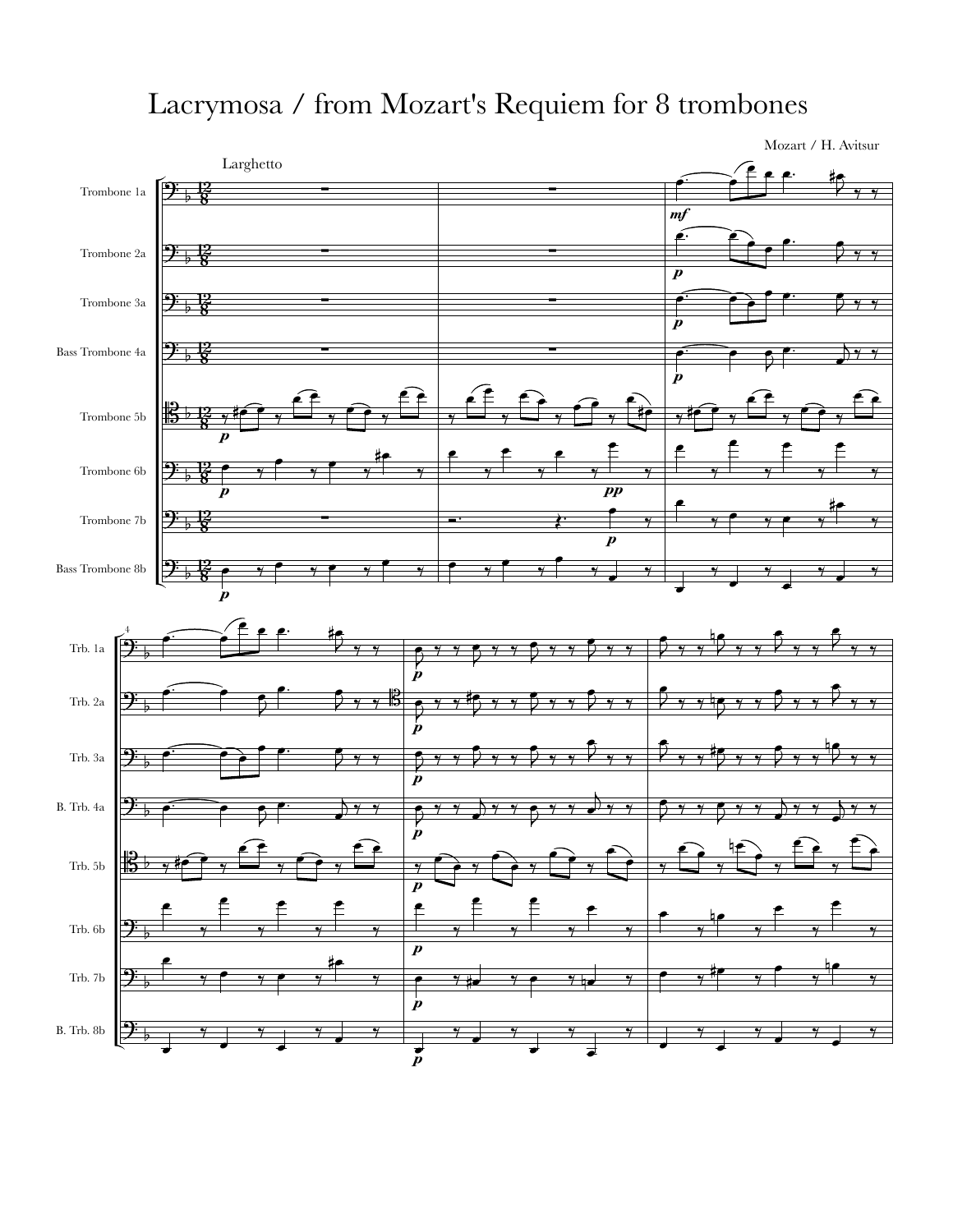

 $\overline{2}$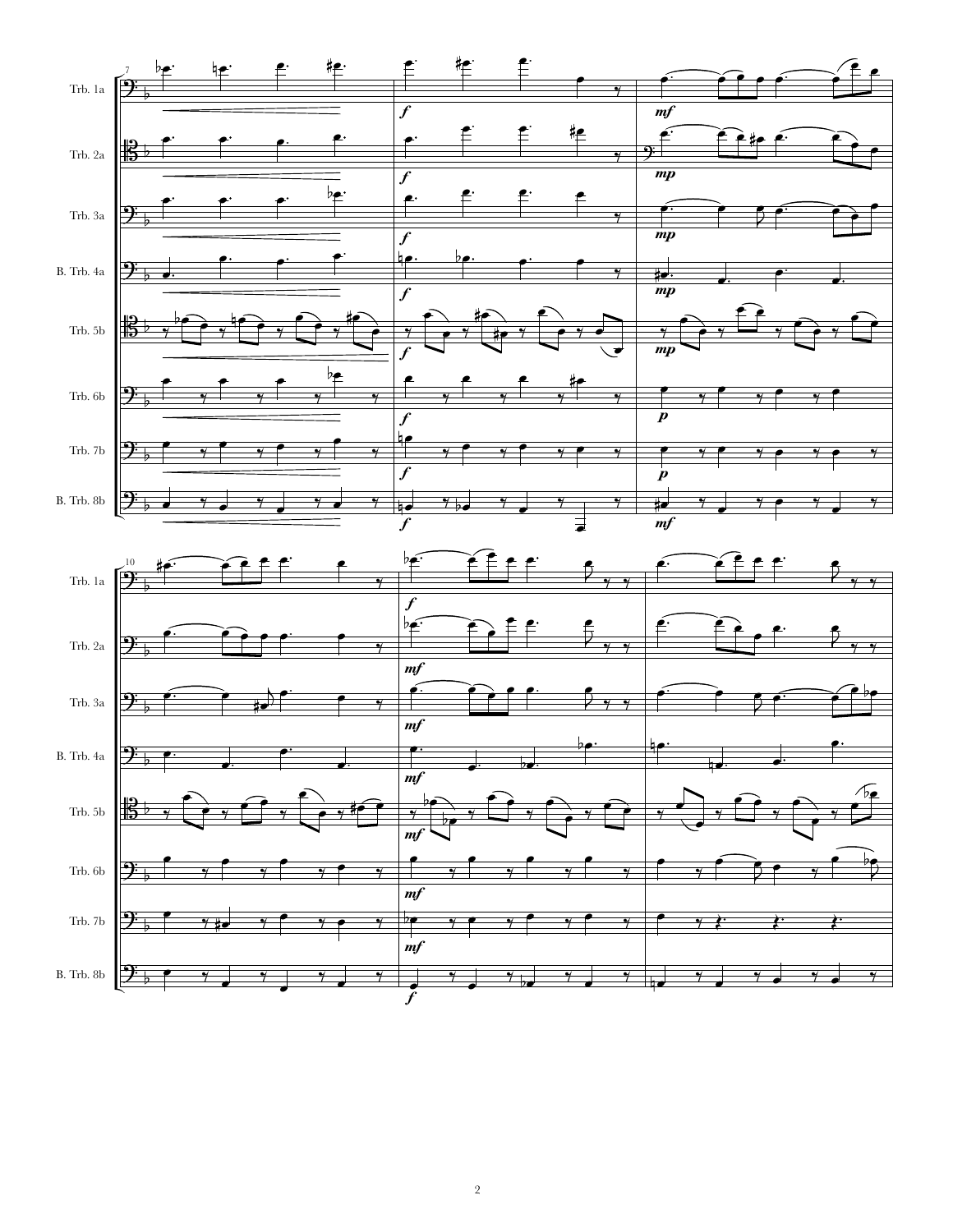

 $\sqrt{3}$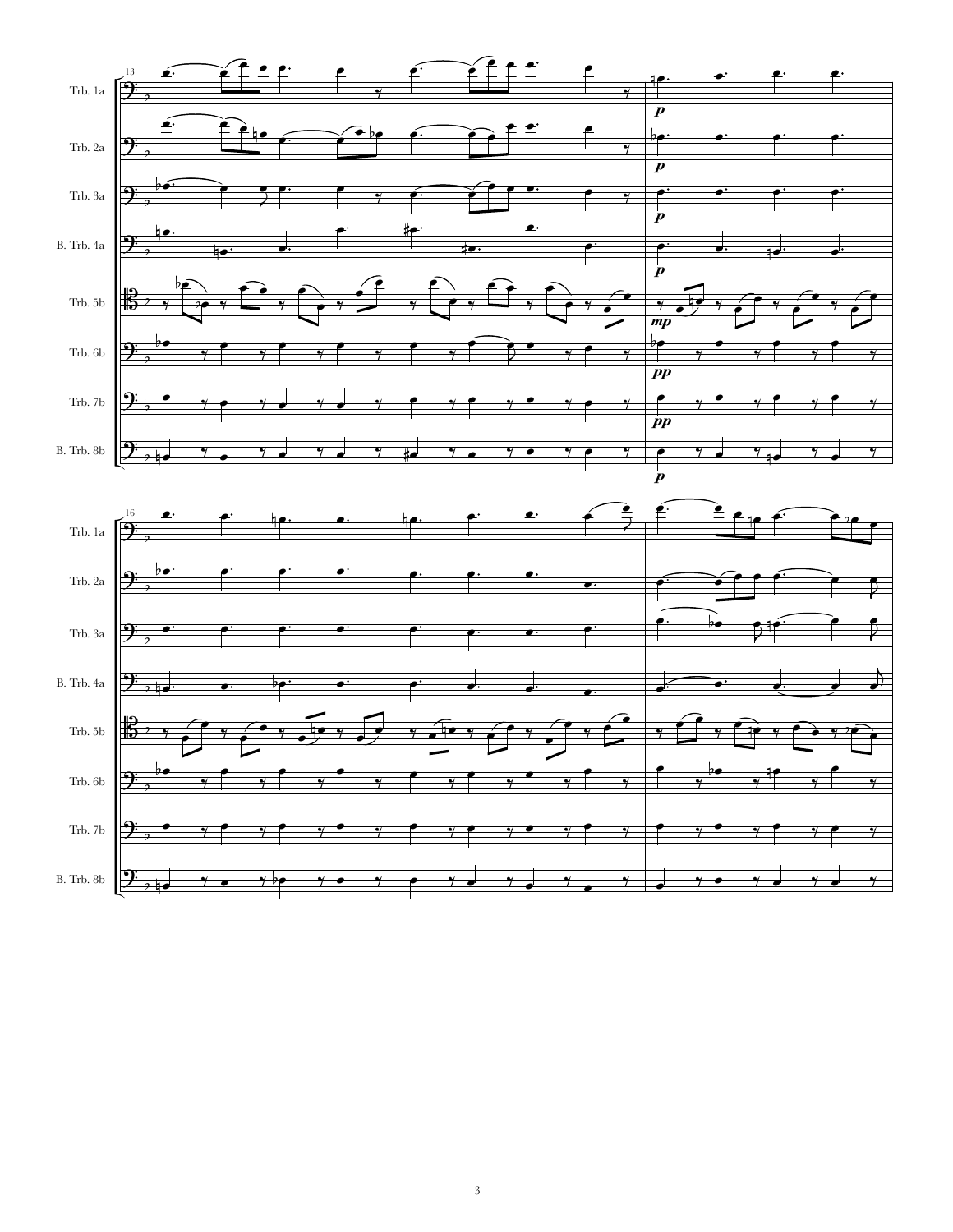

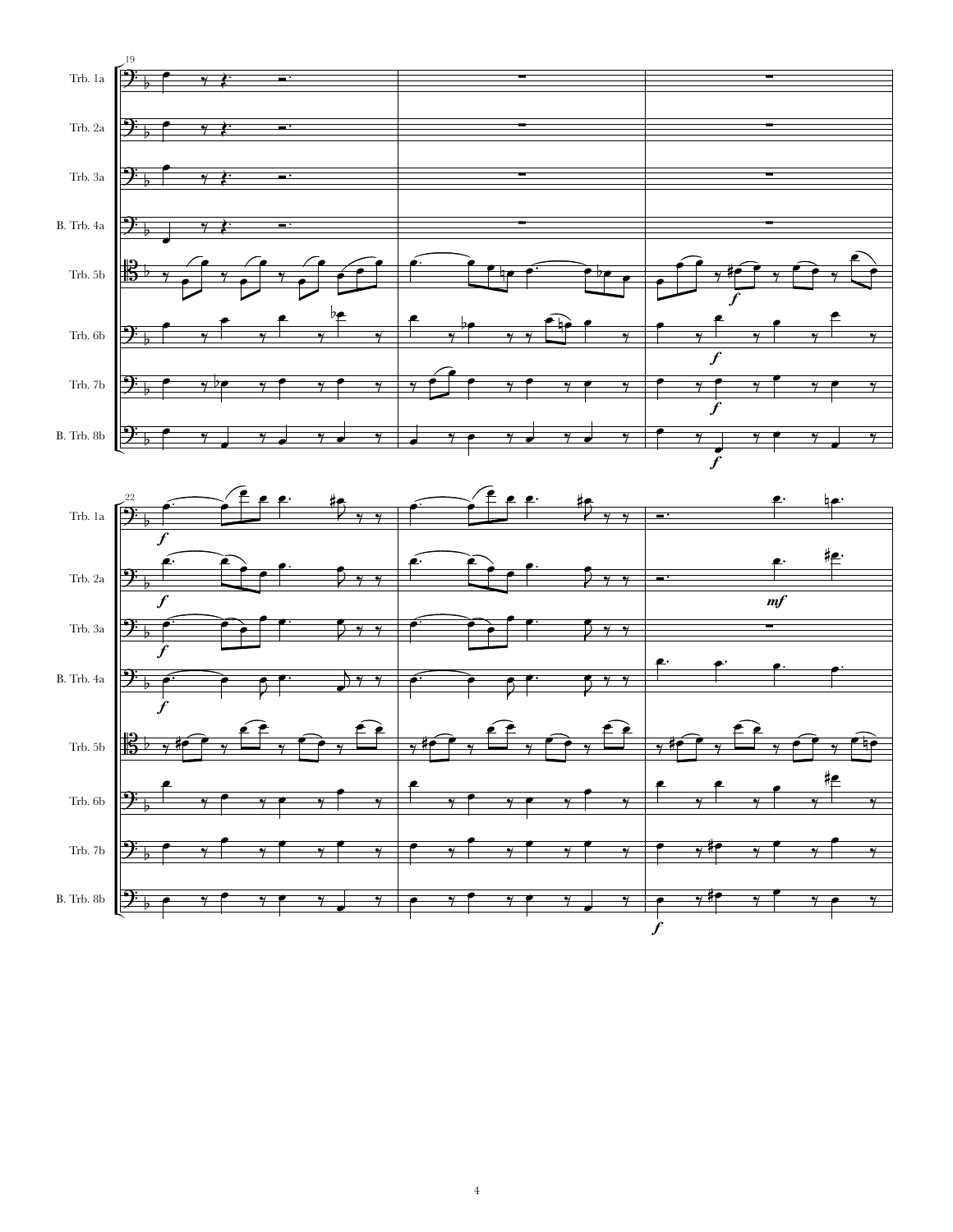



 $5\,$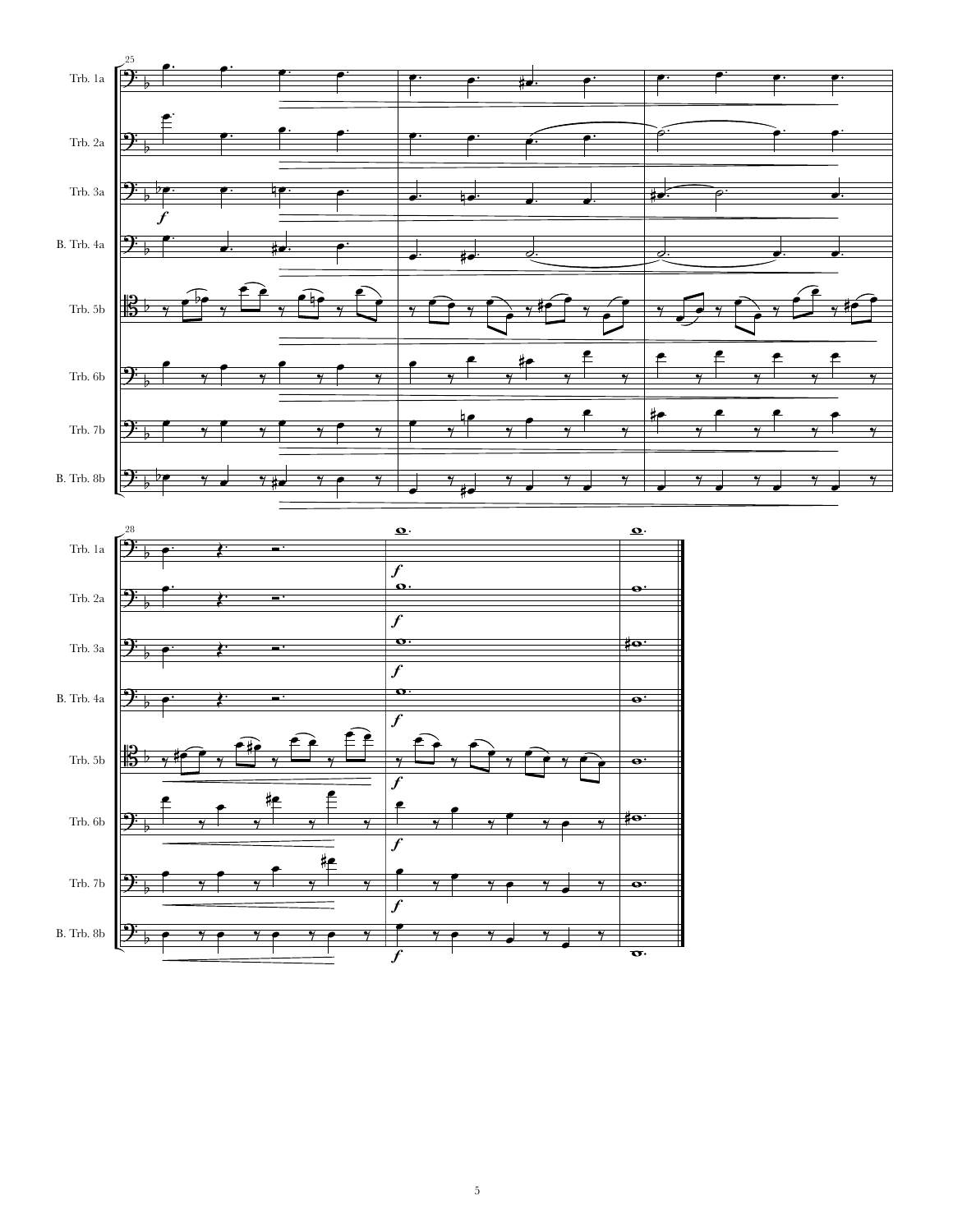Trombone 1a

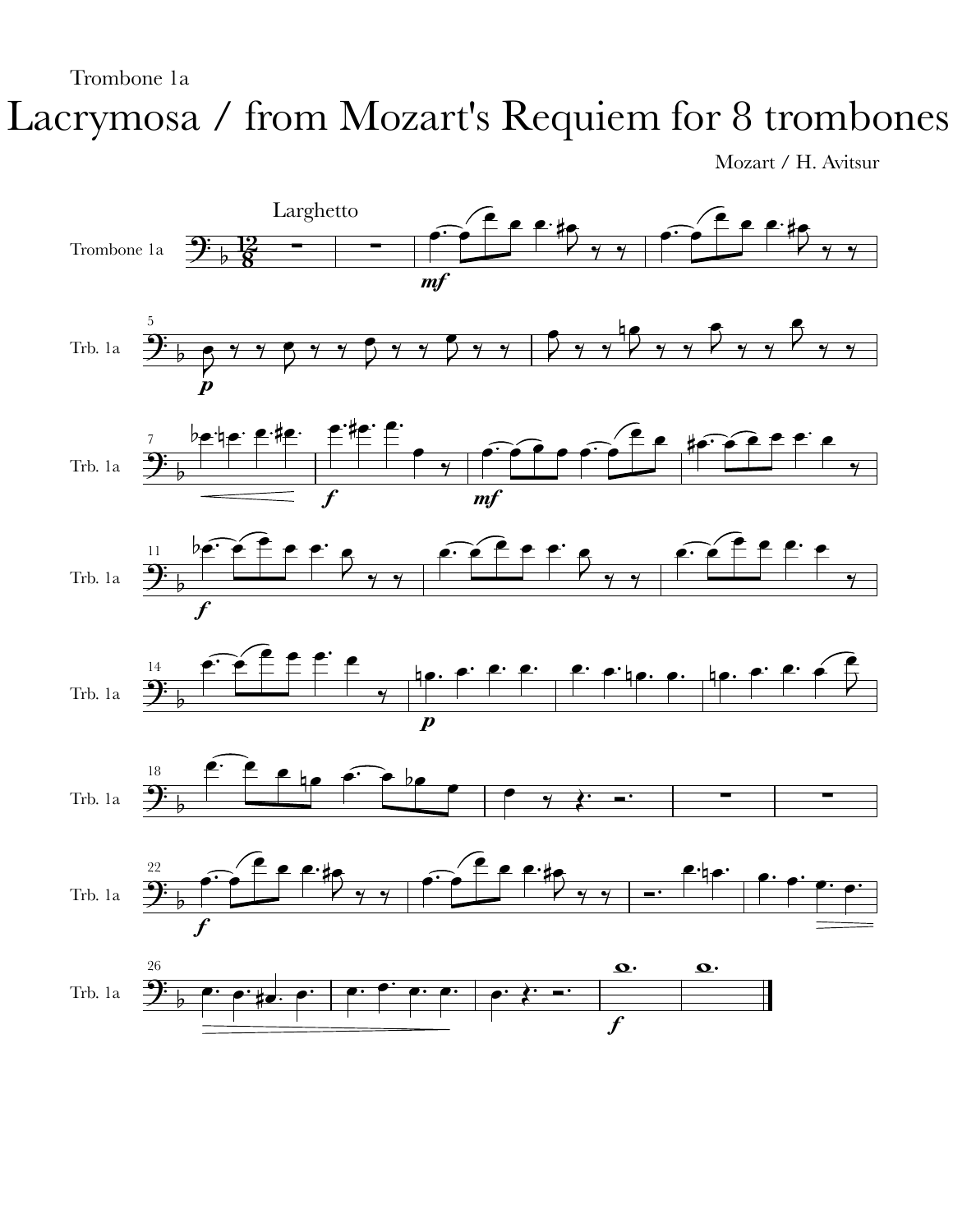Trombone 2a

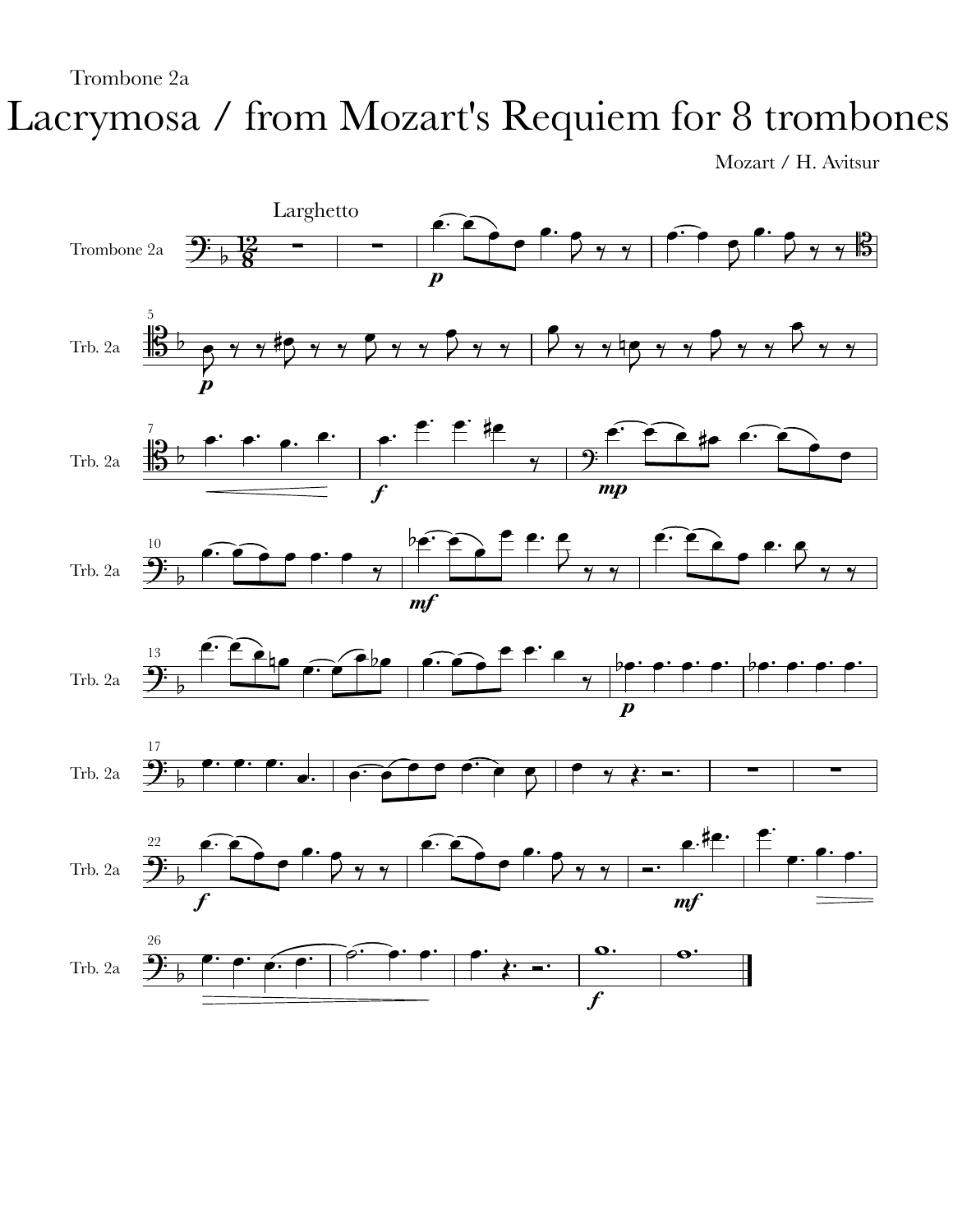Trombone 3a

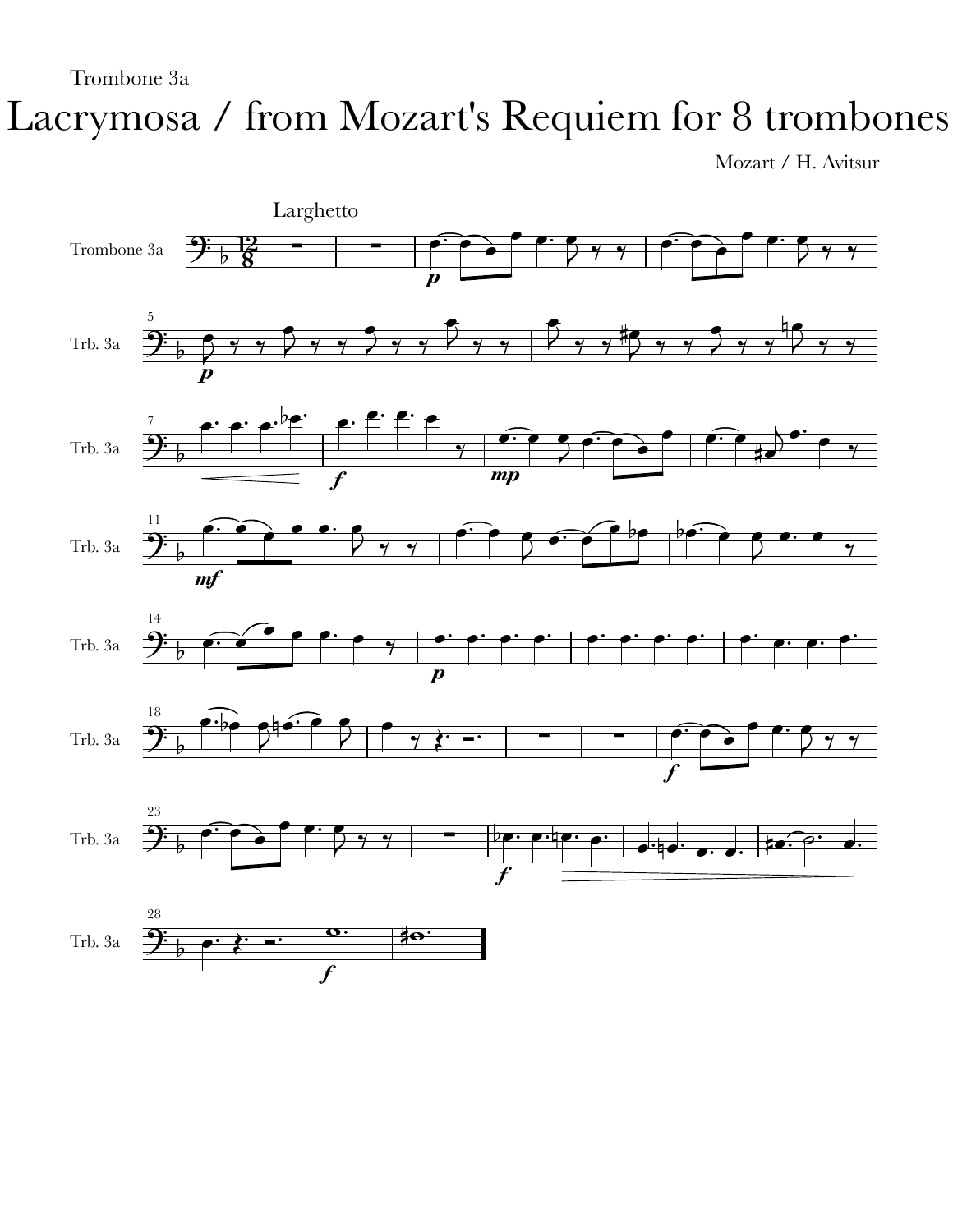Bass Trombone 4a

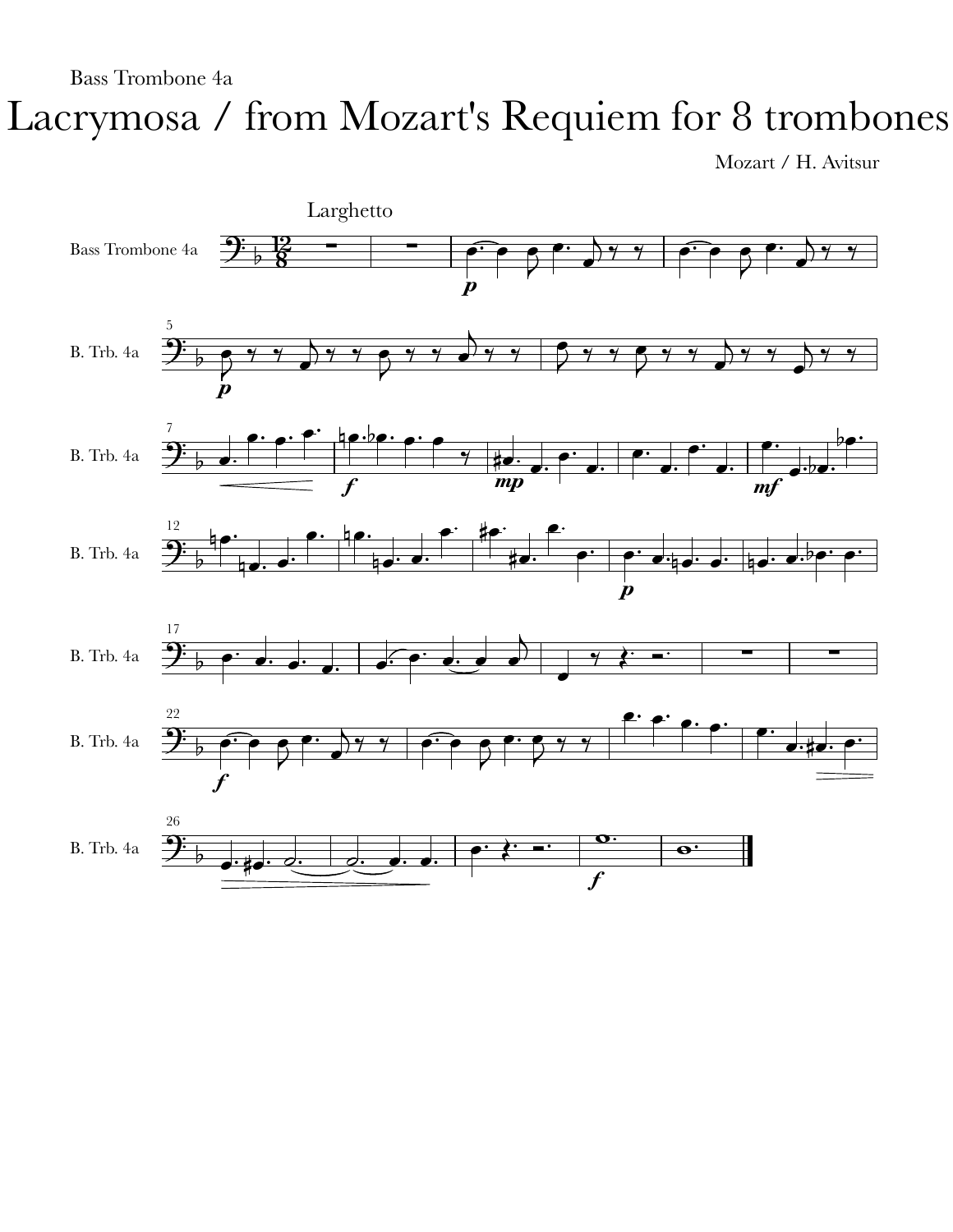Trombone 5b

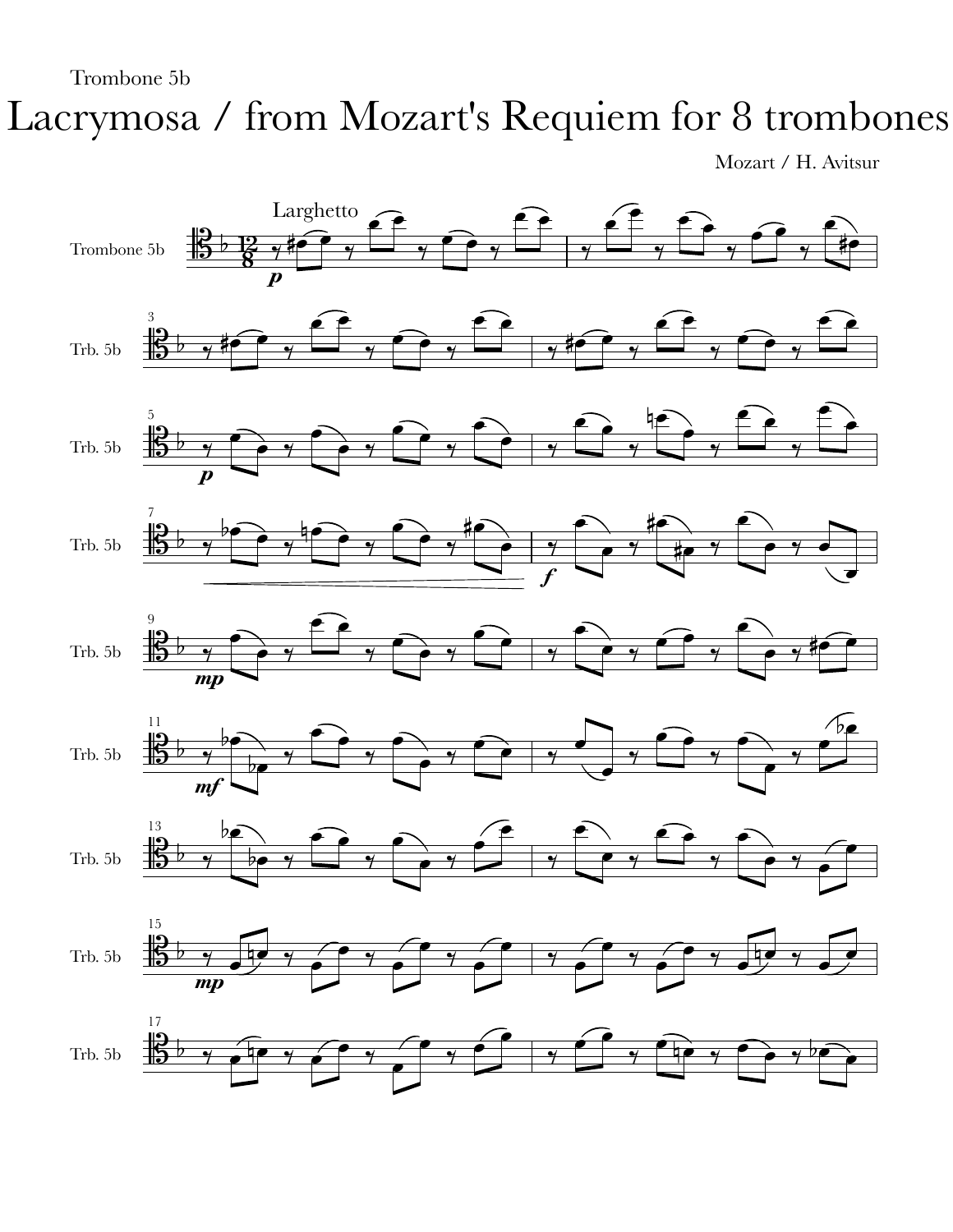![](_page_10_Figure_0.jpeg)

![](_page_10_Figure_1.jpeg)

![](_page_10_Figure_2.jpeg)

![](_page_10_Figure_3.jpeg)

![](_page_10_Figure_4.jpeg)

![](_page_10_Figure_5.jpeg)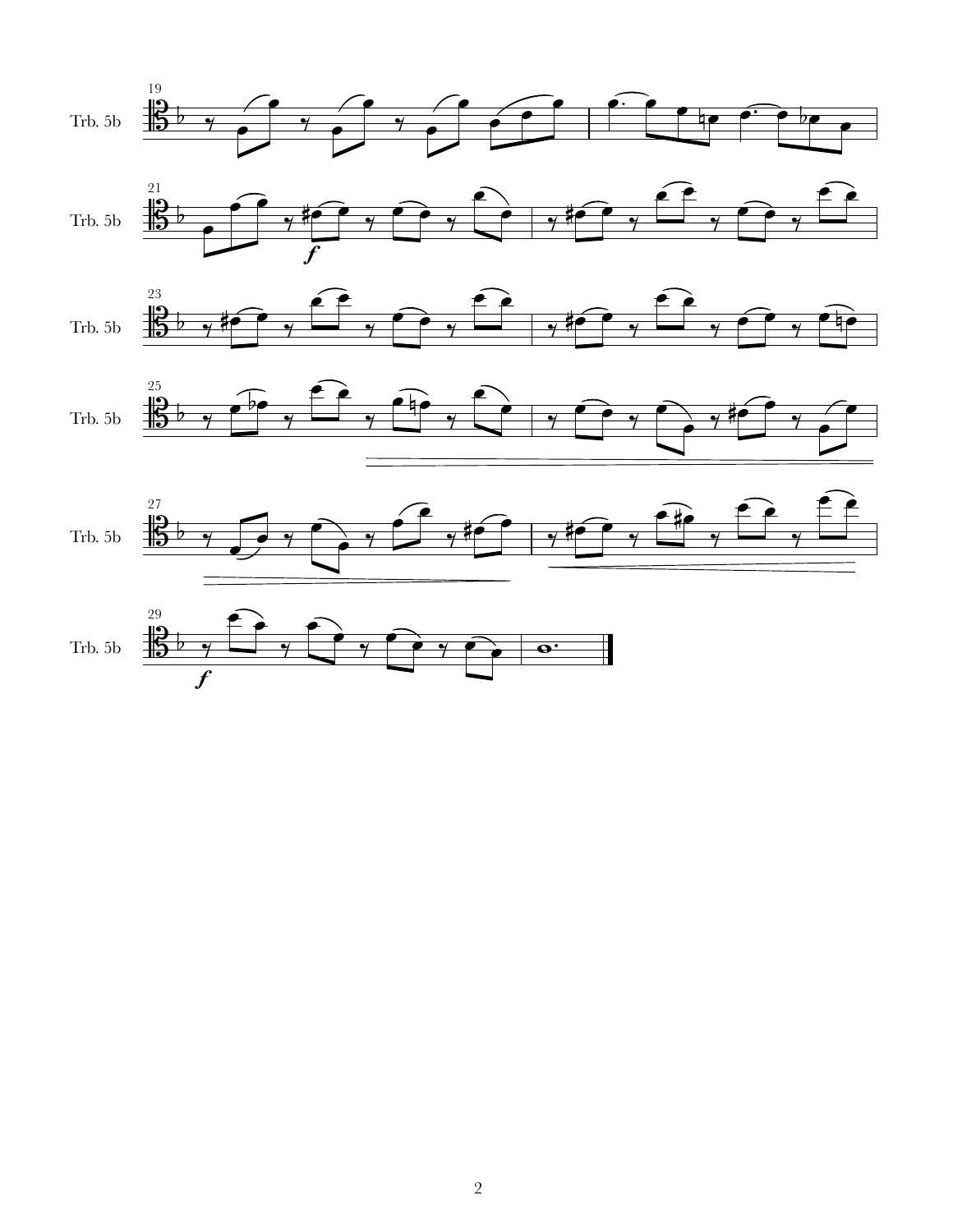Trombone 6b

![](_page_11_Figure_3.jpeg)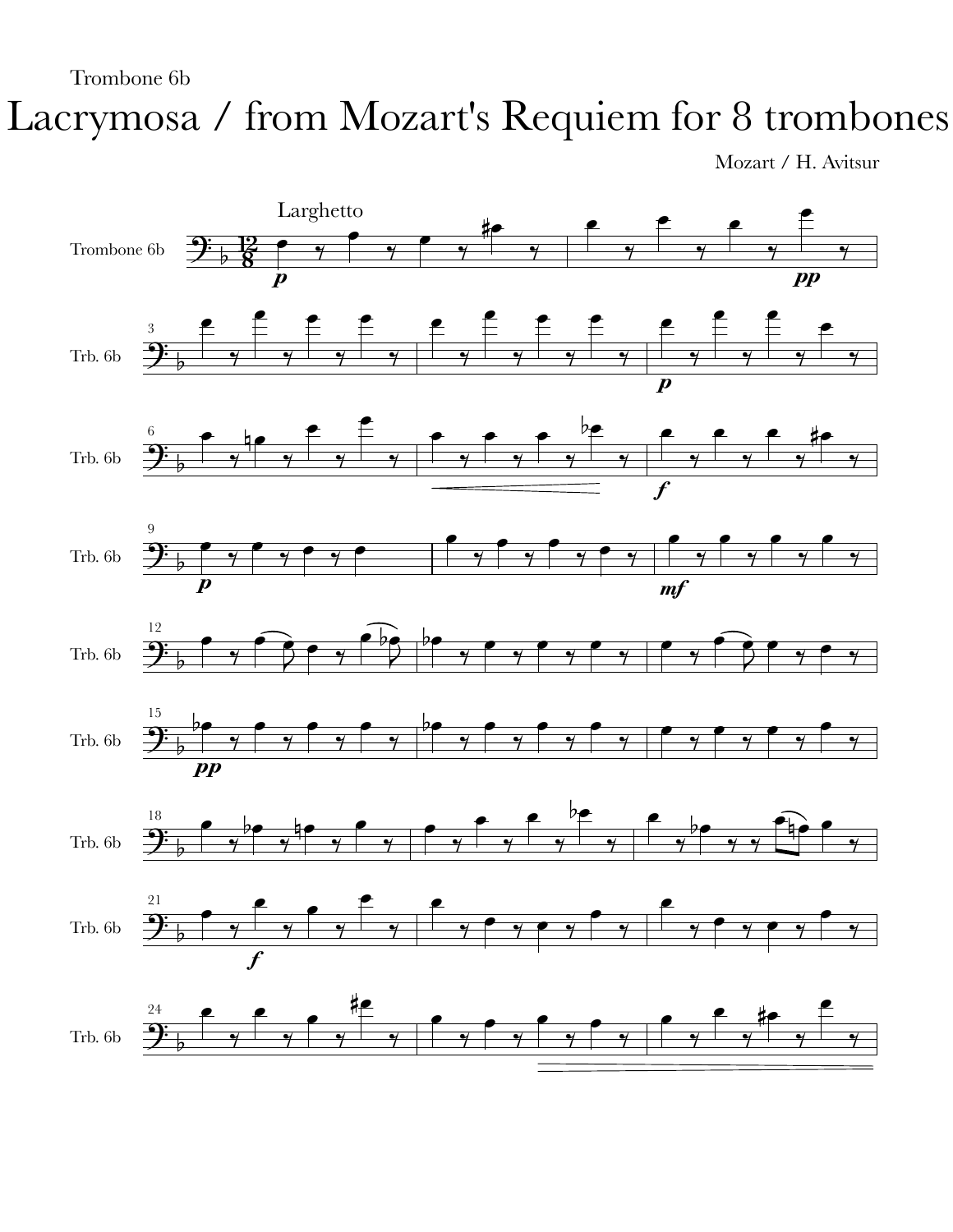![](_page_12_Figure_0.jpeg)

![](_page_12_Figure_1.jpeg)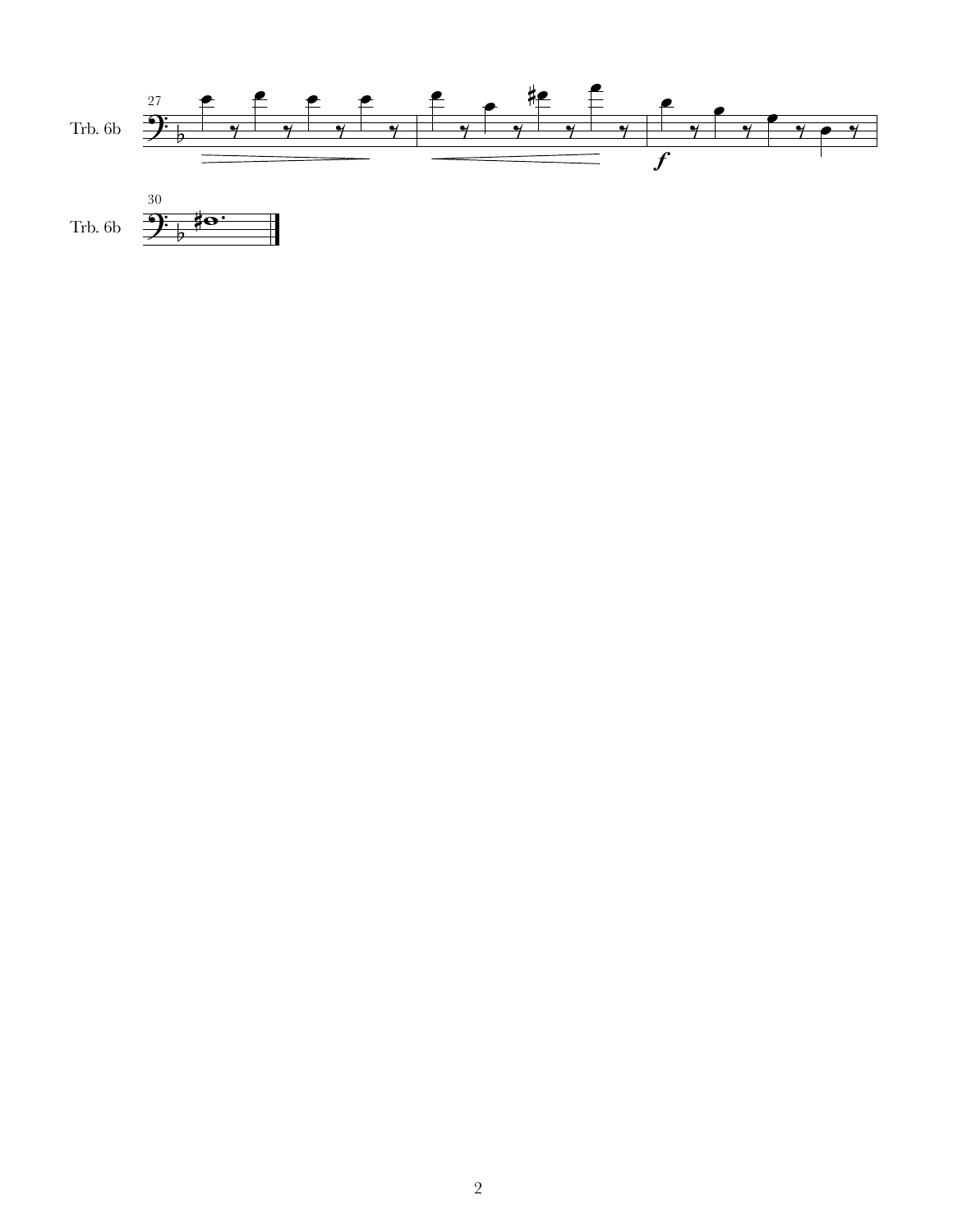Lacrymosa / from Mozart's Requiem for 8 trombones Trombone 7b

![](_page_13_Figure_2.jpeg)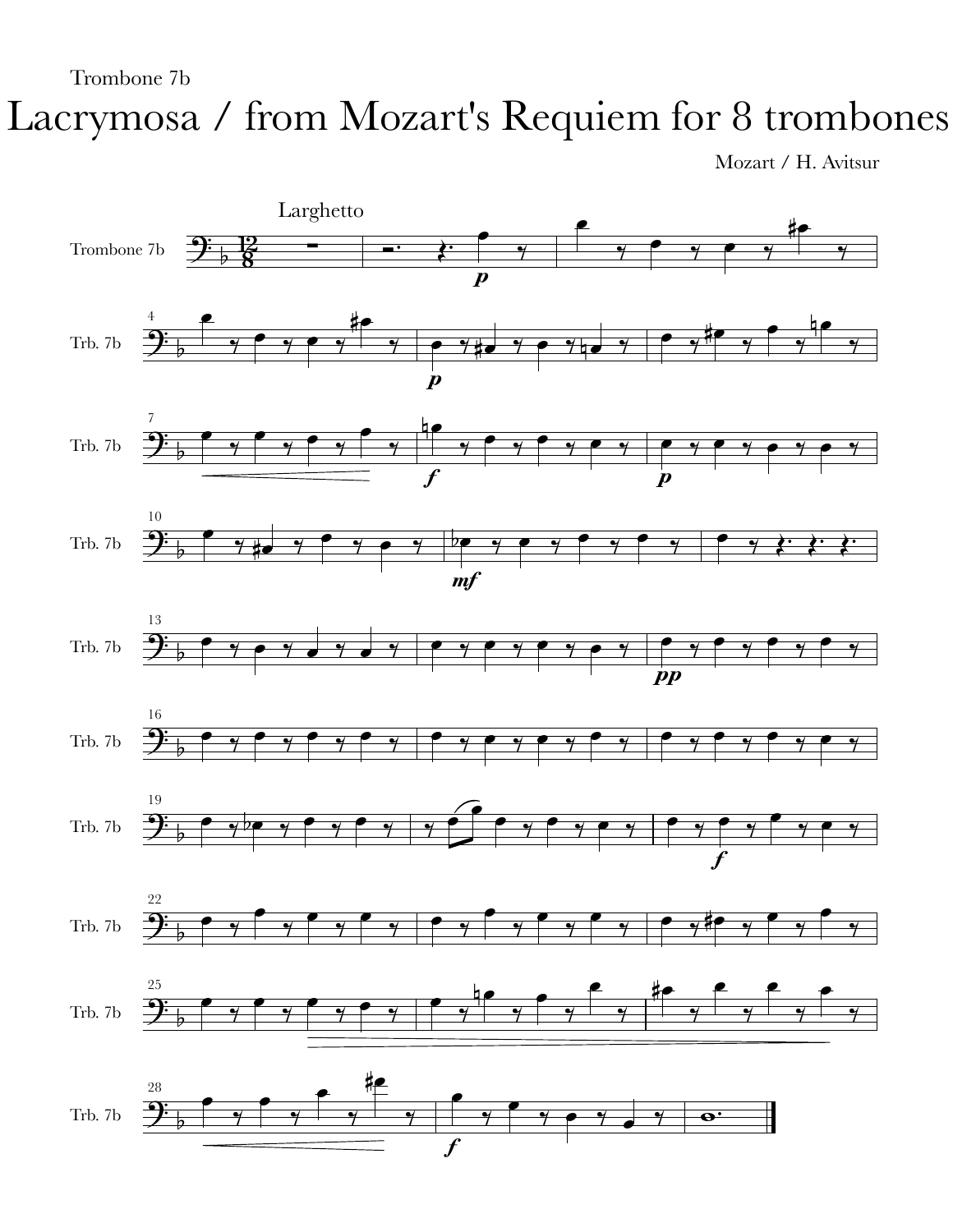Bass Trombone 8b

![](_page_14_Figure_3.jpeg)